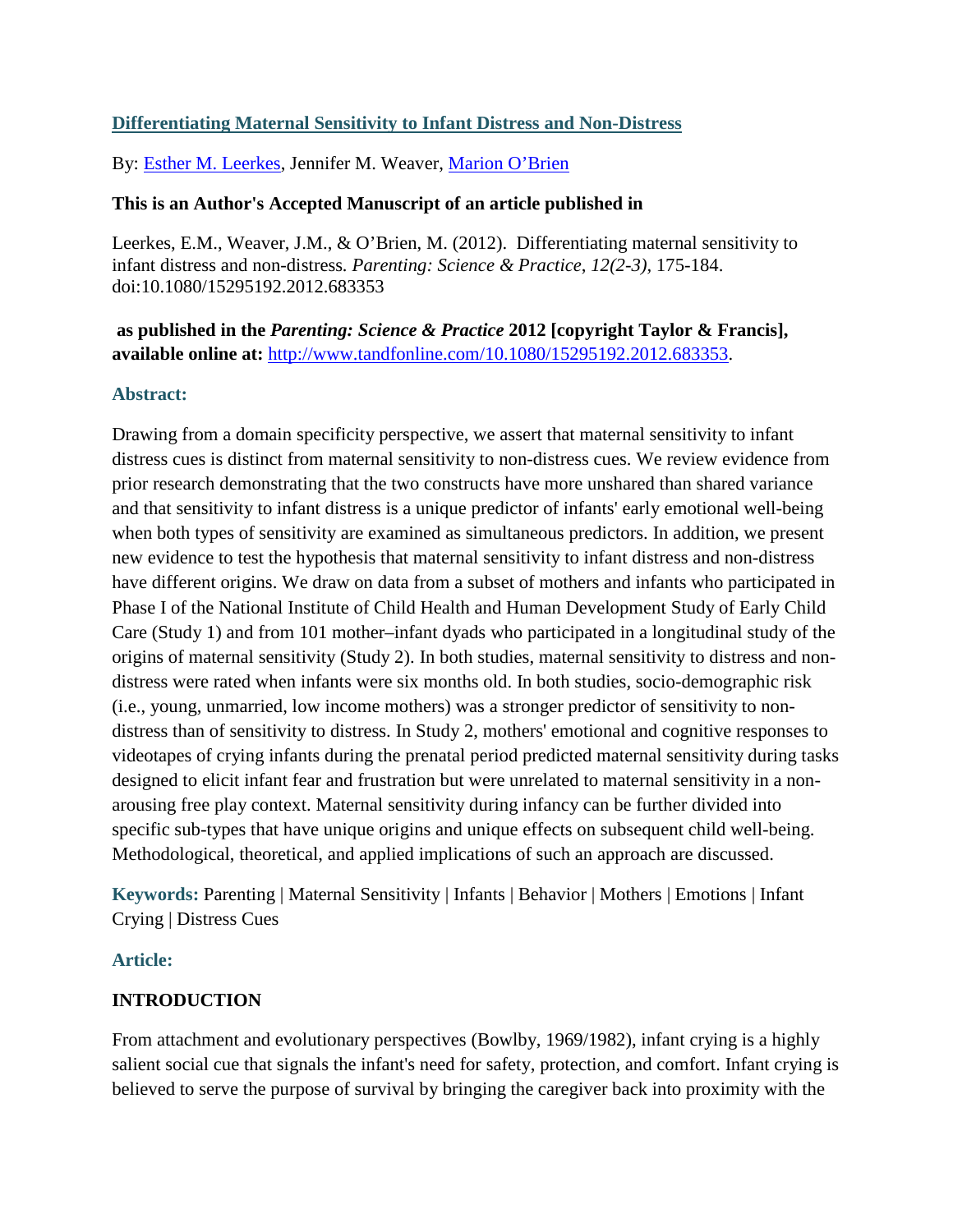infant and eliciting caregiving and protective behaviors. According to Bowlby, sensitive responses to infants' signals, particularly for safety and comfort, contribute to a secure internal working model or the sense that one is worthy of care and trust in the caregiver to meet important needs. This secure working model, or schema of self and other, influences children's behavior and their interpretation of others' social behavior in other contexts. Subsequently, Ainsworth, Blehar, Waters, and Wall (1978) defined maternal sensitivity as a mother's ability to attend and respond to her infant in ways that are well-matched to that infant's needs. Thus, sensitivity is a relational construct in which optimal maternal behavior is assessed not as a set of discrete, definable acts, but in response to or in anticipation of the child's expressed cues or broader needs in context. In the years since Bowlby and Ainsworth et al.'s seminal work, the importance of maternal sensitivity has been confirmed given its consistent relations with attachment security, adaptive emotion regulation, and fewer behavioral problems (see Crockenberg & Leerkes, 2011, for a review). However, across studies, sensitivity has been measured in myriad ways and has been examined in relation to a variety of child outcomes resulting in a broad range of effect sizes that have been viewed as disappointing by some. This has led to a call for greater specificity in the definition and measurement of sensitivity in light of the child outcomes of interest and the theoretical based mechanisms purported to underlie such associations (Grusec & Davidov, 2010).

#### **DIFFERENTIATING FORMS OF MATERNAL SENSITIVITY**

Given our interest in children's early social-emotional adjustment, we believe that maternal sensitivity is a key parenting behavior of interest, but that it can be further differentiated by attending to the nature of the *infant cue* to which the mother is responding or to the demands of the *context* in which the mother–infant interaction is embedded. We focus on sensitivity during the first half of the infant's first year of life, when negative emotions are still becoming differentiated, and prior to the onset of social emotions such as pride, shame, and guilt (Lewis, 2000). Thus, we define sensitivity to distress broadly to include the sensitivity with which mothers respond to *distress cues* that reflect fear, sadness, anger, or non-differentiated distress or the sensitivity with which mothers respond to their infants in *emotionally arousing contexts* that are likely to elicit fear, sadness, anger or non-differentiated distress. We define sensitivity to non-distress to include the sensitivity with which mothers respond to infant neutral or positive affect cues or the sensitivity with which they respond to their infants in contexts that are unlikely to elicit distress (e.g., free-play tasks). Considering the nature of the context, in addition to the infant cue, is important because some infants do not become distressed, or are distressed only briefly, in stressful contexts because their mothers are skilled at preventing and reducing their distress, important elements of sensitivity to distress (Leerkes, 2010).

We view maternal sensitivity to infant distress cues versus non-distress cues, or maternal sensitivity in emotionally arousing contexts versus non arousing contexts, as distinct dimensions of sensitivity because they serve different socialization goals. Sensitivity to distress, centers around comfort and protection; whereas sensitivity to non-distress centers around reciprocity and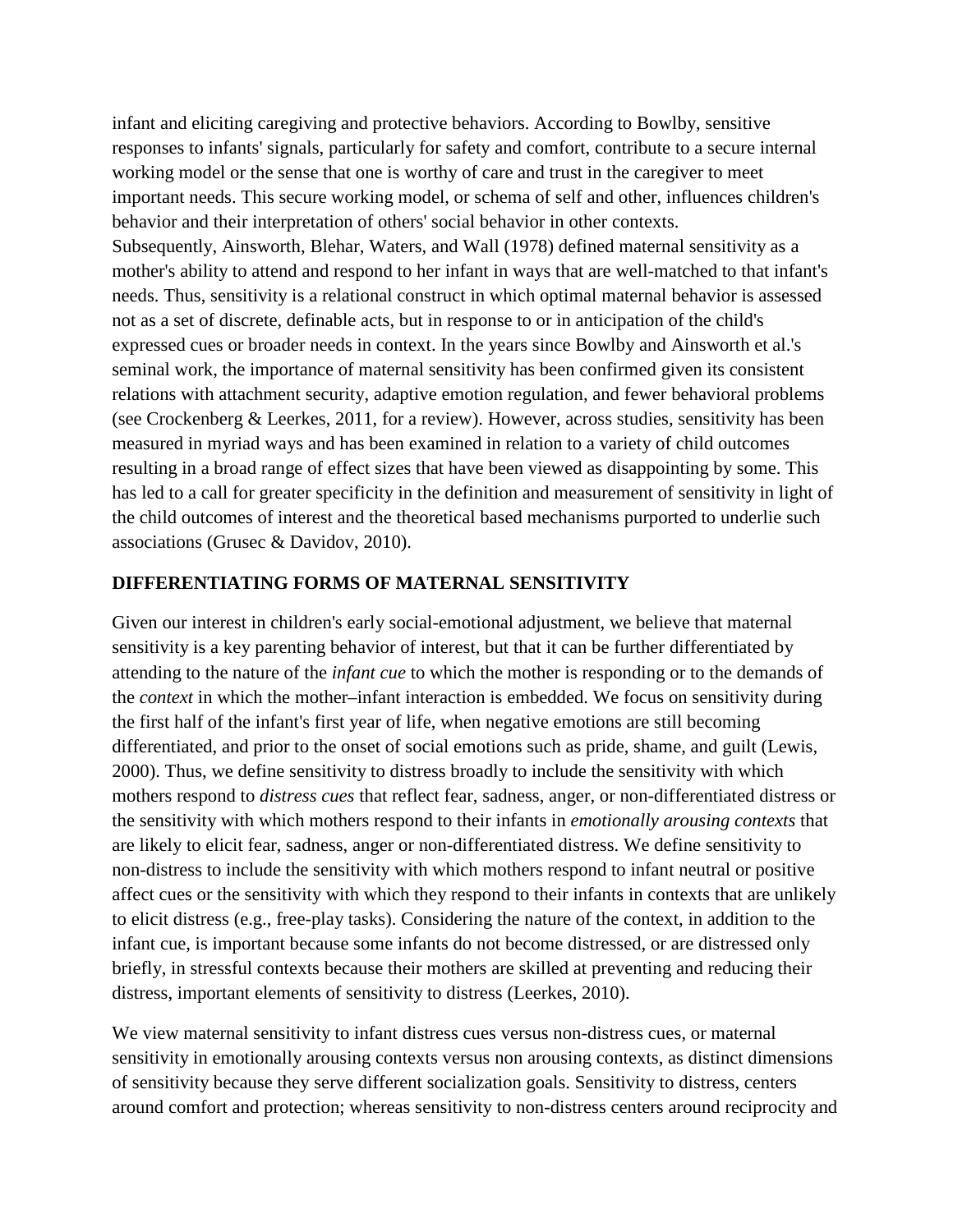learning (e.g., providing social and object stimulation) (Grusec & Davidov, 2010), as such each may be guided by different underlying beliefs and values and primarily consist of distinct behaviors. Furthermore, infant distress and non-distress cues may activate different schema that influence how mothers feel and behave in the moment. Infant cries may be particularly likely to activate mothers' attachment-related schema and memories of the manner in which their own emotional needs were or were not met in childhood, which in turn may affect how aversive mothers find crying, the manner in which they perceive infant cry signals, and their underlying beliefs about emotions and how best to respond to them (Leerkes & Crockenberg, 2006; Leerkes, Parade, & Burney, 2010). The extent to which maternal sensitivity to infant distress is distinct from sensitivity to non-distress or that both are dimensions of general sensitivity is important both theoretically and practically. That is, if the two are distinct from one another, they likely have different origins and may be related to different domains of child adjustment. And, if the two are distinct, intervention efforts could be developed to target the most relevant domain of parenting given the problem at hand.

Three questions are key to the assertion that sensitivity to distress and non-distress are unique dimensions of parenting: (1) How highly correlated are they?; (2) Do they predict different child outcomes?; and (3) Do they have different origins? We briefly summarize prior evidence in relation to the first two questions and then present new data relevant to the third. We rely primarily on data from two studies: the National Institute of Child Health and Human Development Study of Early Child Care and Youth Development (NICHD SECCYD) in which maternal sensitivity to distress cues and non-distress cues were rated separately during a freeplay procedure when infants were 6 months old (see Leerkes, Blankson, & O'Brien, 2009) and in a project in which sensitivity was rated during a free-play procedure and during tasks designed to elicit infant distress when infants were six months old (see Leerkes, 2010, 2011).

#### **How Highly Correlated are Sensitivity to Distress and Non-distress?**

We propose that maternal sensitivity to distress and sensitivity to non-distress are distinct dimensions of parenting that will be somewhat related as both may reflect general parenting competence or skill. For example, both require the ability to attend to the infant's cues and take the infant's perspective. However, there is accumulating evidence that infant distress cues elicit different neurological, physiological, and self-reported responses from adults than infant neutral and positive cues (Groh & Roisman, 2009; Swain et al., 2012). Moreover, there are individual differences in the extent to which adults find distress cues arousing and aversive based on their attachment-related experiences and schema (Groh & Roisman, 2009; Spangler, Maier, Geserick, & von Wahlert, 2010). As such, we believe infant distress activates a unique set of emotion schema which can compromise mothers' ability to attend to, interpret, and respond effectively to their infant. Additionally, contexts that are potentially distressing may be sufficient to activate these emotion schema as mothers may anticipate that their infants will become distressed and behave according to this expectation. For example, mothers who find crying aversive may become anxious whenever they and their infant encounter a potentially frightening situation.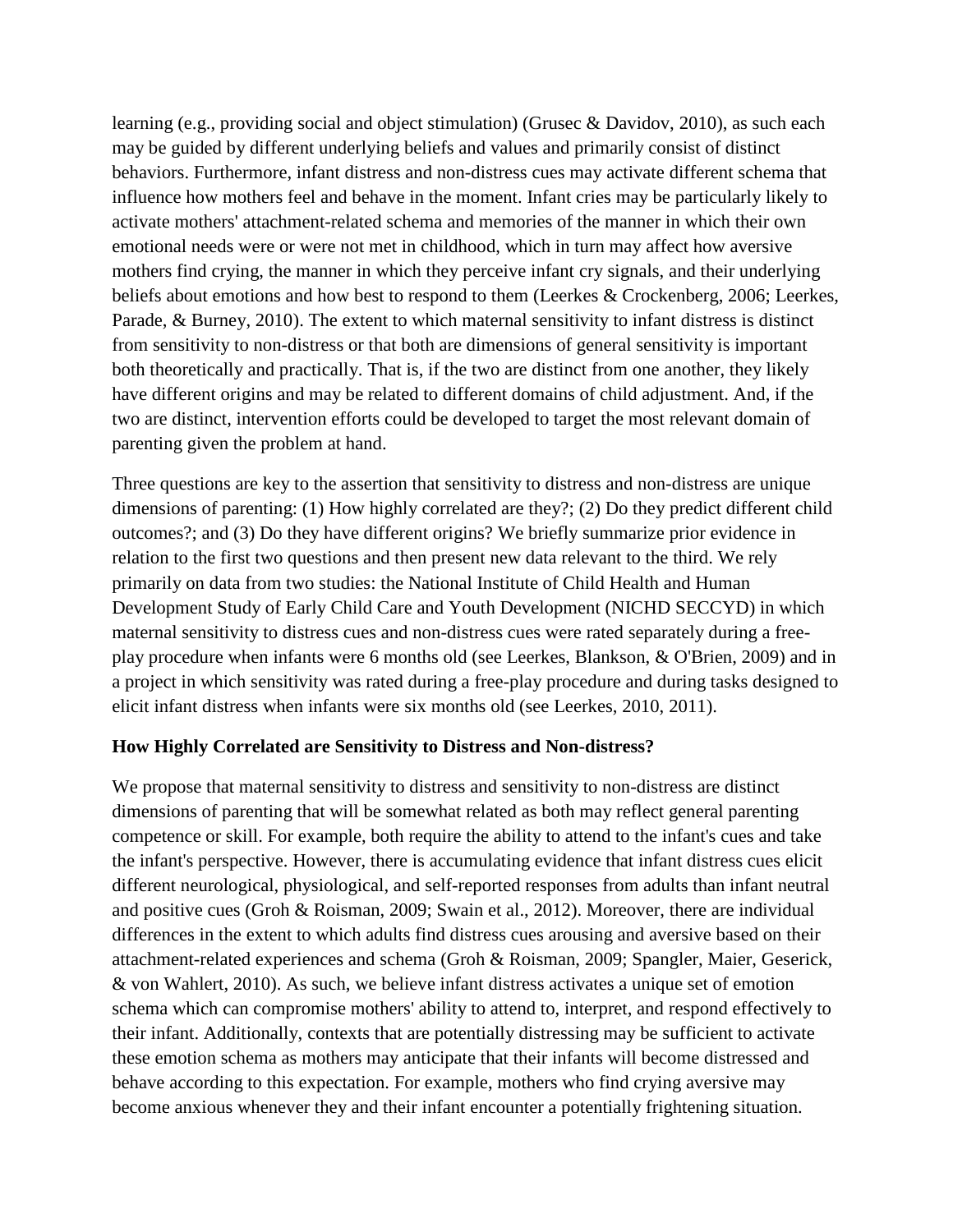This preoccupation with the possibility of distress may undermine sensitivity even in the absence of infant distress. Finally, infant distress calls for a different set of responses than infant positive or neutral bids (i.e., comfort versus stimulation), and mothers may vary in their ability to respond to each. Thus, we predict that sensitivity to distress and non-distress are related but distinct features of parenting.

Consistent with this view, across studies, maternal sensitivity to distress and non-distress were significantly positively associated, but had more unshared than shared variance. In the subsample from the NICHD SECCYD for whom ratings of sensitivity to distress and non-distress were available, the correlation was large in magnitude,  $r(395) = .67, p < .001$ ; but there was more unshared than shared variance,  $R^2 = .45$  (Leerkes et al., 2009). In our own study, sensitivity during the free play task and sensitivity during the emotion-eliciting tasks, correlated moderately,  $r(99) = .38$ ,  $p < .01$ ,  $R^2 = .14$  (Leerkes, 2011).

The conclusion that maternal sensitivity in infancy is multi-dimensional rather than unidimensional is consistent with Bornstein's (2012) findings that early maternal responsiveness is characterized by multiple dimensions. The higher association in the NICHD SECCYD sample is likely a function of both types of sensitivity being rated during the same task, which increased the dependency between the measures. To best address the factor structure of maternal sensitivity in future research, sensitivity to distress and non-distress cues should be rated separately across a variety of contexts (e.g., free play, caregiving, arousing tasks) so that various measurement models of sensitivity can be compared using confirmatory factor analysis. Three models should be compared: a single sensitivity factor on which all measures of sensitivity load; a two factor cue model in which sensitivity to distress cues in each context loads on one factor and sensitivity to non-distress cues in each context loads on a second factor; and a three-factor context model in which sensitivity to both distress and non-distress cues loads onto a factor best described by the nature of the observational context in which they are observed (i.e., sensitivity to all cues in the: play context, caregiving context, and emotion-arousing context).

#### **Do Sensitivity to Distress and Non-distress Predict Different Child Outcomes?**

Because situations involving negative emotions are highly salient for the infant as well, mothers' responses to infants' negative emotions are likely to have important developmental implications (Leerkes et al., 2009). Sensitive responses to negative emotions (i.e., scaffolding self-soothing by providing security objects, fostering attention shifting by providing something appealing to look at, or modeling and encouraging adaptive problem-oriented responses) may help infants learn to self-regulate and to perceive the expression and sharing of negative emotions as acceptable rather than problematic, which in turn facilitates social competence and positive relations with others. In contrast, insensitive responses such as rejection, dismissing, or ignoring negative emotions may lead to two distinct maladaptive regulatory styles, the minimization/overregulation or the heightening/under-regulation of negative emotions, and to negative beliefs and cognitions about the social environment. Thus, the sensitivity with which mothers respond to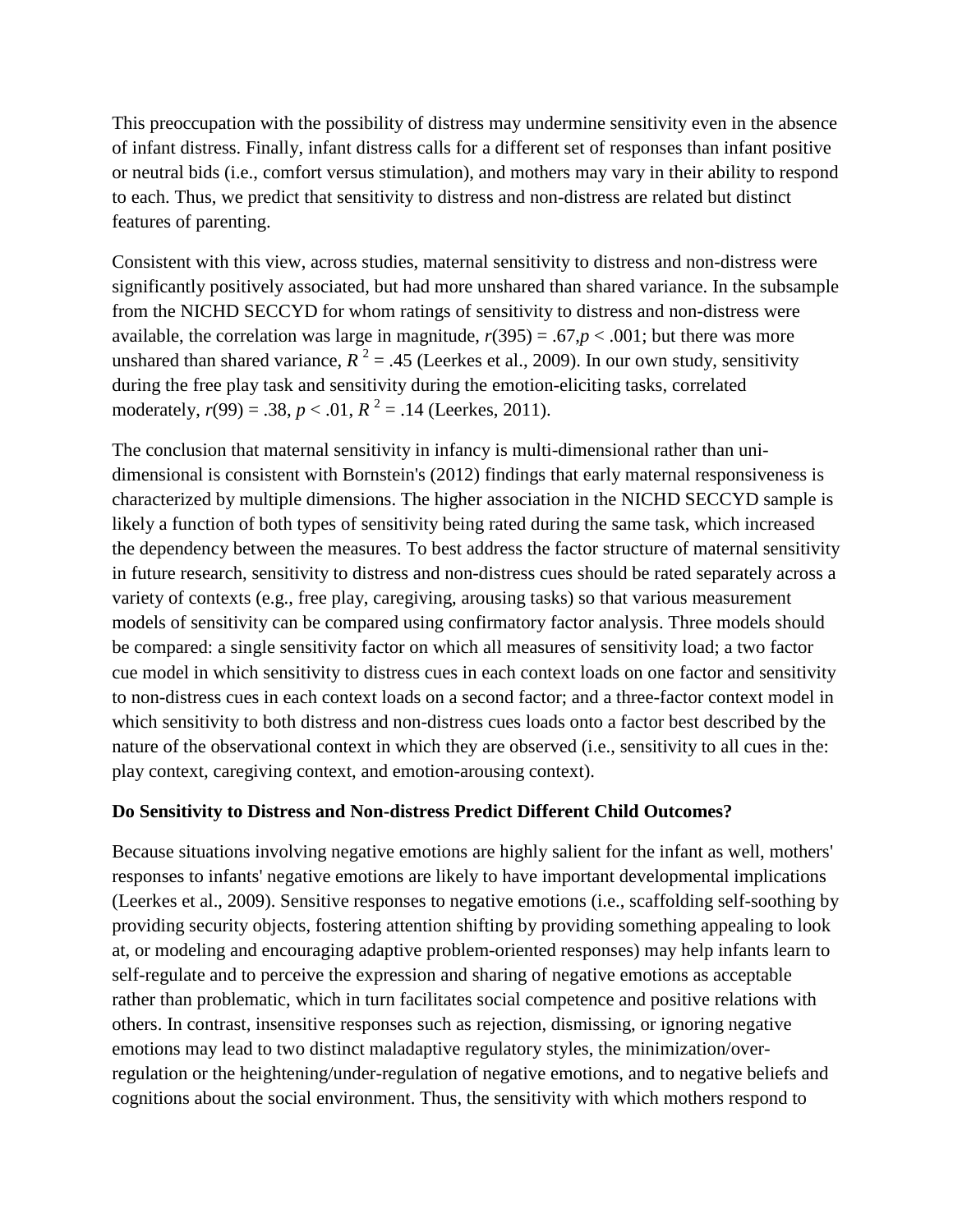infant distress cues or in distressing contexts may be more predictive of children's early social emotional well-being than is how mothers respond to infant non-distress cues or in nondistressing contexts.

Consistent with this view, maternal sensitivity during distressing tasks at 6 months, but not during a free-play task, predicted infant attachment security assessed via the Strange Situation when children were 16 months old (Leerkes, 2011). This finding is consistent with evidence from the NICHD SECCYD that maternal sensitivity to distress cues but not to non-distress cues at 6 months predicted infant attachment security at 15 months (McElwain & Booth**-**LaForce, 2006). Thus, differentiating maternal sensitivity to distress versus non-distress, provides useful information as to the origins of a secure attachment with mother. In addition, when both measures of sensitivity at 6 months were examined simultaneously, only maternal sensitivity to infant distress was associated with fewer behavior problems at 24 and 36 months and with greater social competence at 24 months (Leerkes et al., 2009). Moreover, sensitivity to distress was linked with less affect dysregulation at 24 and 36 months among temperamentally reactive infants only, likely because temperamentally reactive infants are particularly dependent on external assistance with emotion regulation given the greater frequency and intensity of their negative emotions.

In sum, evidence is accumulating to support the notion that maternal sensitivity to distress is a more salient predictor of infants' subsequent social-emotional well-being than sensitivity to nondistress.Hane and Philbrook's findings (2012) are consistent with this view. That is, the quality of maternal caregiving during tasks that are physically aversive and hence emotionally stressful for infants (e.g., undressing, bathing) is highly salient in relation to the acquisition of regulatory skills that in turn promote subsequent social-emotional adjustment. In contrast, sensitivity to non-distress cues may be more predictive of cognitive abilities such as attention and symbolic play (Bornstein & Tamis-LeMonda, 1997).

### **Do Sensitivity to Distress and Non-distress Have Different Origins?**

Traditional risk factors such as low income, limited education, and single parent status are linked with less sensitive maternal behavior. Given that infant crying is a powerful social stimulus as noted above, individual differences in the extent to which mothers find crying aversive, the manner in which they perceive infant cry signals, and their underlying beliefs about emotions are likely important predictors of sensitivity to infant distress over and above these risk factors. These emotional and cognitive responses are key aspects of the social information processing model (Crick & Dodge, 1994; Lemerise & Arsenio, 2000) and are highly compatible with Ainsworth et al.'s (1978) description of the skills that underlie sensitivity. That is, mothers who are angry or anxious in response to crying, misread their infant's distress cues, and/or believe that crying is a nuisance that interferes with their own goals are unlikely to respond sensitively when their infants are distressed because they prioritize their own needs over the needs of their infants. Hence, we predict that traditional demographic risk factors may be more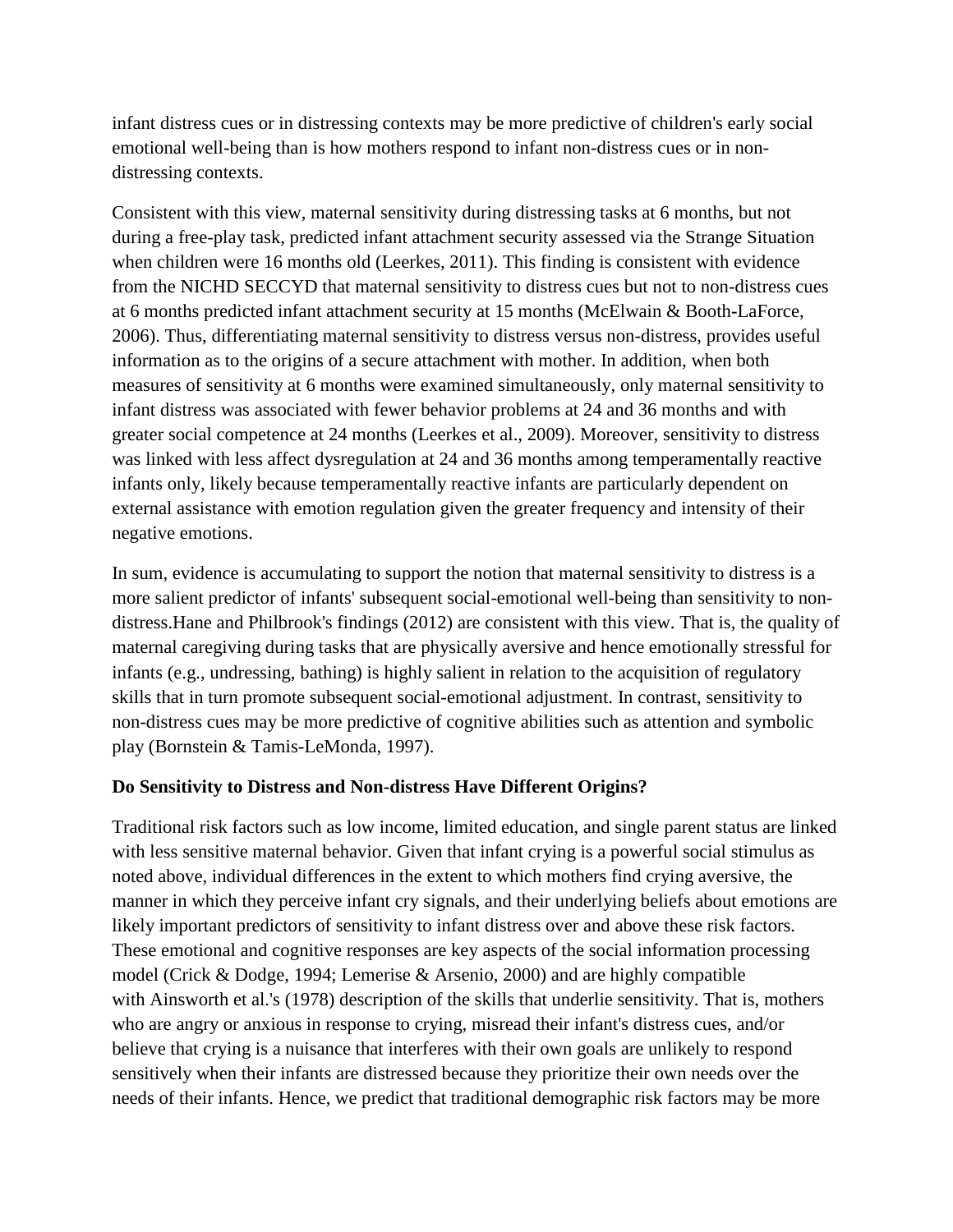predictive of sensitivity to non-distress than sensitivity to distress, and mothers' emotional and cognitive reactions to distress will predict unique variation in sensitivity to distress, but not nondistress, over and above traditional risk factors.

Consistent with this view, in the NICHD SECCYD data, maternal demographic risk (low income to needs ratio, younger, less educated, unmarried mothers, without father involvement in caregiving;  $\alpha = .61$ ) was more strongly correlated with sensitivity to non-distress,  $r(395)$ = −.41, *p* < .01, than with sensitivity to distress, *r*(395) = −.30, *p* < .01, and the difference was significant,  $Z = 3.04$ ,  $p < .01$ . Moreover, maternal demographic risk was a significant predictor of sensitivity to non-distress,  $\beta = -0.23$ ,  $p < 0.01$ , but not sensitivity to distress  $\beta = -0.02$ , *ns*, when the shared variance between the two types of sensitivity was controlled.

Next, we turned to our data set to determine if the same pattern held for demographic risk and to examine the proposition that the manner in which mothers process cry signals would predict variation in sensitivity to distress but not non-distress. These data are based on a diverse sample of 101 primiparous mothers described in Leerkes (2010). In that report, mothers' emotional (i.e., empathy, self-focused anxiety and anger) and cognitive responses (i.e., distress detection, infantoriented emotion goals) to videos of crying infants predicted maternal sensitivity to distress independent of maternal depression. Below, we build on these findings by including an observation of maternal sensitivity during a non-distressing free play task and examining the extent to which demographic risk and social information processing of the cry stimuli predict each type of sensitivity when their shared variance is controlled.

During the prenatal period mothers completed a demographic questionnaire and were interviewed about their reactions to videoclips of two different six-month-old infants who were crying; one displayed fear, the other displayed anger. Mothers were also asked how they would respond behaviorally to their own infants in similar situations and the underlying goals of those responses. The audiotaped interviews were transcribed and then coded. Details about the interview procedure, coding, reliability, and scoring are described in Leerkes (2010). Based on the findings in that report, and the goals of this paper, we include four measures derived from the interview that assess core features of how mothers process infants' cry signals. *Accurate distress detection* reflects the extent to which mothers accurately rated the intensity of infant distress in comparison to trained raters and the extent to which mothers accurately noted that the dominant emotion expressed in each video clip was a negative emotion. *Mother-oriented negative emotional reactions to crying* reflects the extent to which mothers reported feeling angry or anxious in response to the videos for self-oriented reasons (e.g., the sound of the crying irritated me; all that crying made feel nervous—like I am supposed to know what to do). *Infant-oriented emotion goals* reflect a prioritization of the infant's needs, desires, and well-being (e.g., I want my child to feel safe and secure; learn to value emotions; my response now will contribute to my child's future well-being). In contrast, *mother-oriented emotion goals* reflect a prioritization of mothers' needs and well-being (e.g., I want my child to stop crying because it bothers me) and negative beliefs about emotions (e.g., crying and negative emotions should be avoided). An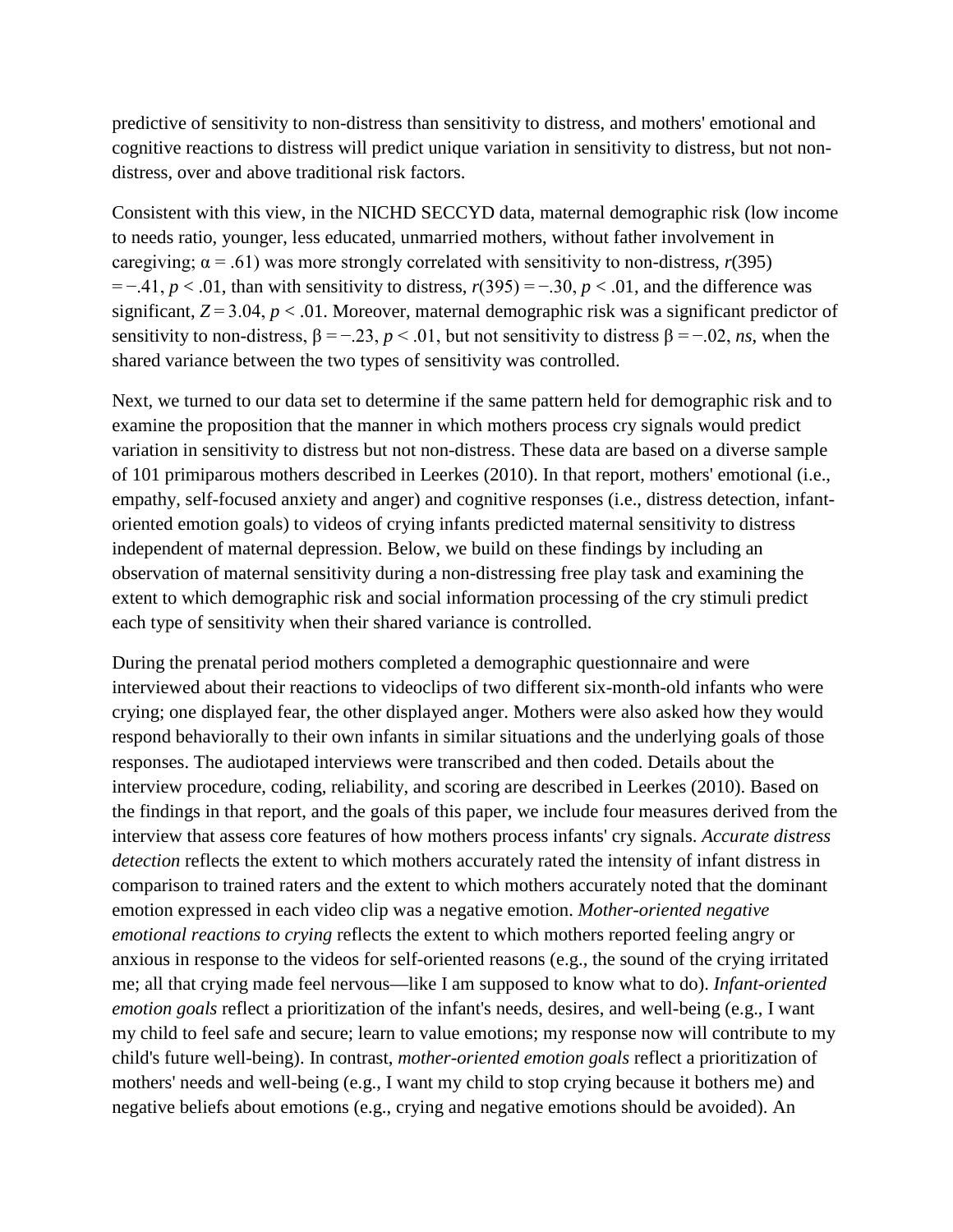exploratory factor analysis yielded two cry processing factors with eigenvalues greater than 1 that accounted for 63% of the variability. The first factor was labeled *infant-oriented cry processing* and consisted of accurate distress detection (.79; factor loading) and infant-oriented emotion goals (.68). The second factor was labeled *mother-oriented cry processing* and consisted of mother-oriented negative emotions (.71) and mother-oriented emotion goals (.80). Measures were standardized and averaged to create these composites.

At 6 months postpartum, mothers and infants visited the research laboratory and engaged in a 10 min free play period followed by two 4-min emotion-eliciting tasks. During the *free play* mothers were provided with toys and instructed to interact with their infants as they wished. During the first min of the emotion-eliciting tasks mothers were instructed to remain uninvolved, during the last 3 min mothers were instructed to interact with their infants as they wished. During the *fear task* a remote-control truck approached the infant, made a series of loud sounds with flashing lights, and then backed away from the infant three times. Then the silent and still truck was placed within the infant's reach for 1 min. During the *frustration task*, the experimenter gently held the infant's forearms still and did not interact with the infant. Maternal sensitivity during the free play, and the mother-involved portions of the fear and frustration tasks was rated on a 5-point scale based on the timing, appropriateness, and quality of the response in relation to the infant's cue. Inter-rater reliability based on 25 tapes was .74 (weighted kappa) for the freeplay and .78 for the distress tasks. Sensitivity during the fear and anger tasks correlated highly,  $r(99) = .52$ ,  $p < .01$ , and were averaged to form a measure of sensitivity during distressing tasks.

As illustrated in Figure 1, demographic risk was a stronger predictor of maternal sensitivity during the non-distressing free play task (β = −.43; *b* = −.08, *SE*= .02, *p <* .001) than during the distress-eliciting tasks (β = −.25; *b* = −.04, *SE* = .02, *p* < .05). Moreover, high infant-oriented cry processing and low mother-oriented cry processing during the prenatal period predicted higher maternal sensitivity during the distress tasks ( $\beta$  = .28; *b* = .20, *SE* = .06, *p* < .05;  $\beta$ = −.30; *b* = −.21, *SE* = .06, *p <* .001, respectively) but were unrelated to maternal sensitivity during the non-distressing free-play task at 6 months. Fit indices indicated that the model fit the data well,  $\chi^2(24) = 34.71$ ,  $p > .05$ ; comparative fit index = .96; Tucker Lewis Index = .95; root mean square error of approximation  $= .07$ ,  $p > .05$ .

**FIGURE 1** Structural equation model predicting maternal sensitivity during distressing and nondistressing contexts with standardized estimates.  $\frac{*p}{s} < .05$ .  $\frac{*p}{s} < .01$ .  $\frac{*p}{s} < .001$ .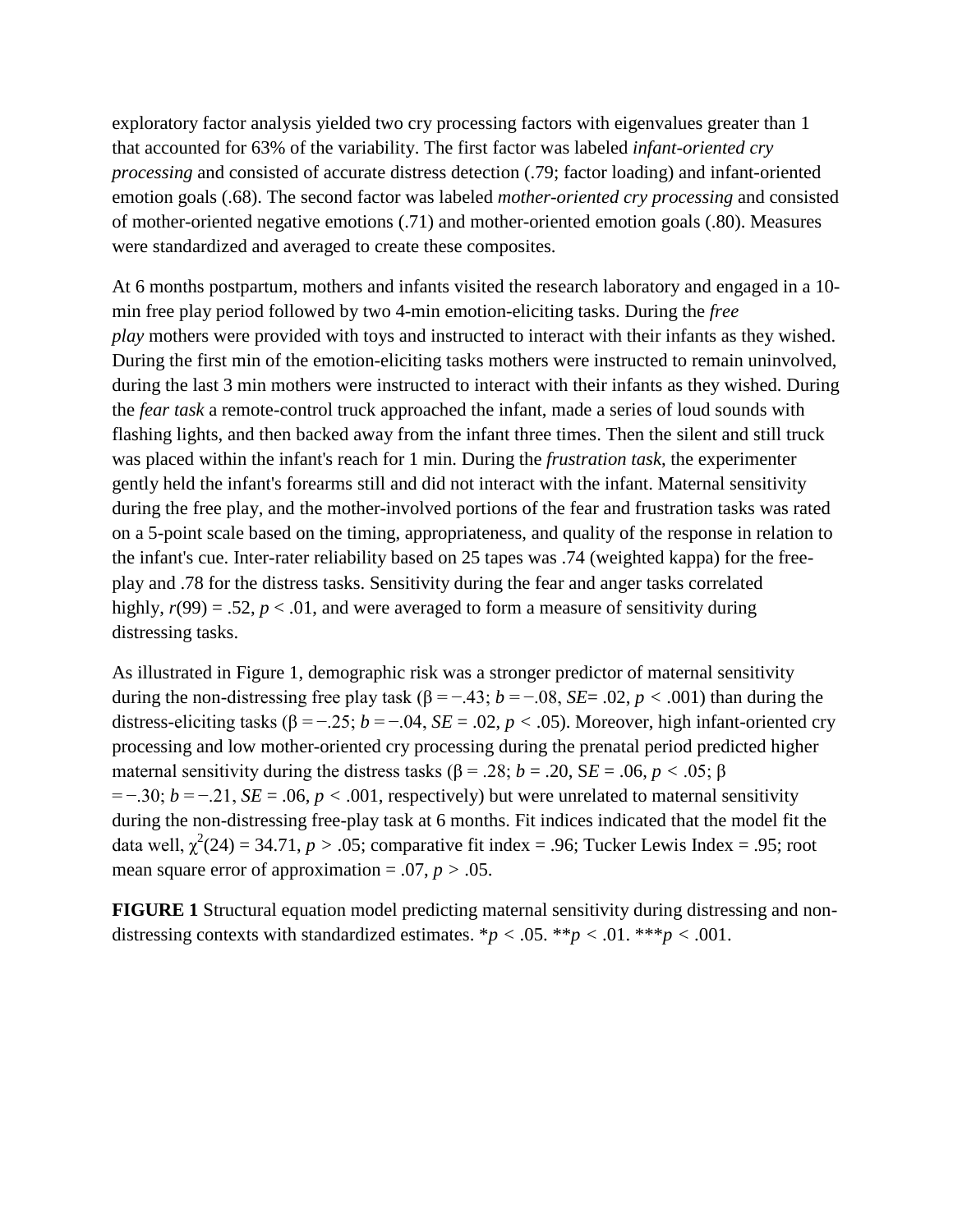

Thus, results from both data sets are consistent with the view that sensitivity to distress and nondistress have different origins and that traditional risk factors are more predictive of sensitivity to distress than non-distress. Moreover, results from the latter study provide compelling evidence that applying a social information-processing approach is a useful framework from which to identify predictors of sensitivity to distress.

### **WHAT DOES THIS AREA OF RESEARCH TELL US ABOUT PARENTING?**

First, during infancy, sensitive maternal behavior, characterized by prompt and appropriate responses to infant cues, particularly distress cues, is optimal. Consistent with this view, comfort and nurturance are common responses to infant distress vocalizations across cultures (see Bornstein, 2012), and even when mean differences between ethnic or cultural groups arise in sensitivity, the prediction from sensitivity to relevant child outcomes has been consistent across groups (Crockenberg & Leerkes, 2011). However, as infants mature into their second year of life, their ability to self-regulate increases, their need for autonomy increases, and the expectations that they behave according to social norms emerges. As such, the nature of sensitive responding to distress changes and may be more culturally bound. In Western cultures in which independence is a culturally valued developmental goal, mothers of older infants may use more distal strategies to comfort, engage in more scaffolding, and wait longer to intervene in an effort to promote independence. Such behaviors may be deemed more sensitive in these cultures than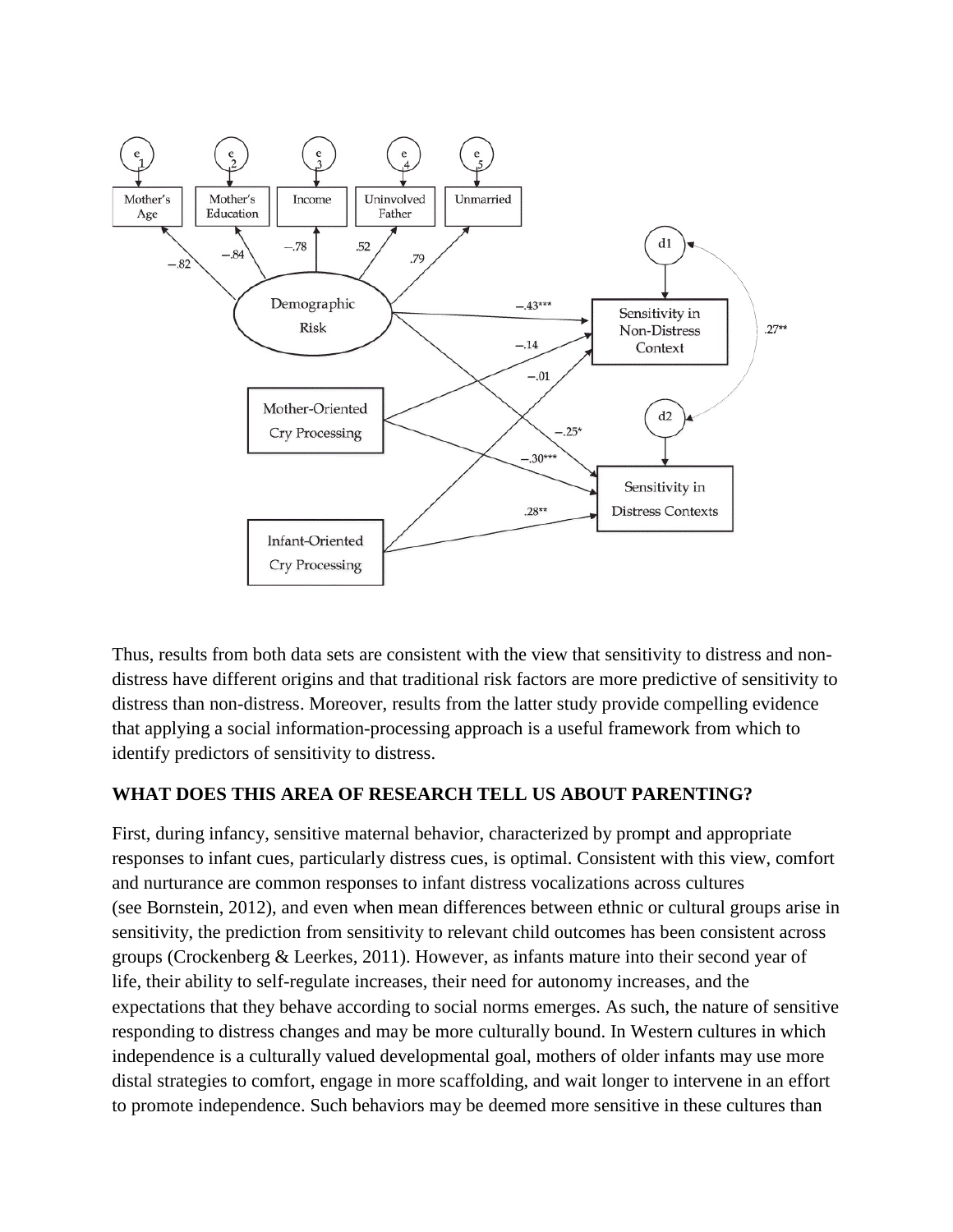in cultures that value interdependence. Firm control, in contrast, may be more valued and common in cultures that value interdependence and are characterized by valuing respect for elders. Cultural differences in the types of behaviors mothers engage in when their infants are not distressed may be apparent earlier (see Bornstein, 2012). As long as operational definitions of sensitivity incorporate the appropriateness of maternal behavior in light of the infant's cue, developmental stage, and the *context*, including the cultural context, then maternal sensitivity to distress and maternal sensitivity to non-distress are universally optimal parenting behaviors.

Second, there is utility in applying a dimensional or domain specific approach to the study of parenting, and maternal sensitivity has at least two distinct dimensions in early infancy: sensitivity to distress and sensitivity to non-distress (see Grusec & Davidov, 2010, for further differentiation of domains of non-distress). Importantly, even when parenting dimensions are highly correlated, they may predict different outcomes and have different origins. In an era in which statistical models that rely on collapsing multiple indicators of parenting into single latent factors are preferred, it is important to remember that maintaining specificity has certain advantages. Understanding this complexity is critically important for refining our theories of development and designing interventions that are clearly targeted and hence more effective. In fact, we suspect that sensitivity to distress could be further differentiated into sensitivity to specific negative emotions (e.g., sensitivity to fear, anger, sadness) if sufficient measures were available. Such an approach could be useful in identifying pathways to emotion-specific behavioral problems such as anxiety and aggression.

### **IMPLICATIONS FOR PRACTICE**

The findings from this body of work have several implications for intervention. First, intervention efforts aimed at promoting secure attachment, social competence, and emotional and behavioral regulation should focus on enhancing maternal sensitivity to distress or in distressing contexts. Second, focusing on sensitivity to distress may be especially important for temperamentally reactive infants who are particularly dependent on their mothers for assistance in regulating their emotions. Third, mothers at risk for insensitive parenting could be identified prenatally by screening their emotional and cognitive responses to infant crying. This would allow interventions to begin prior to negative response patterns becoming habitual. Finally, the results suggest three avenues to pursue in an effort to enhance maternal sensitivity to distress: training mothers' to accurately identify infant distress signals, using desensitization or cognitive behavioral therapy to reduce mothers' anger and anxiety in response to crying, and altering mothers' goals about infant crying via parent education or other methods. If other traditional risk factors, such as poverty, are also present, these emotion-oriented interventions should be embedded within a more holistic set of services.

### **FUTURE DIRECTIONS FOR THIS RESEARCH**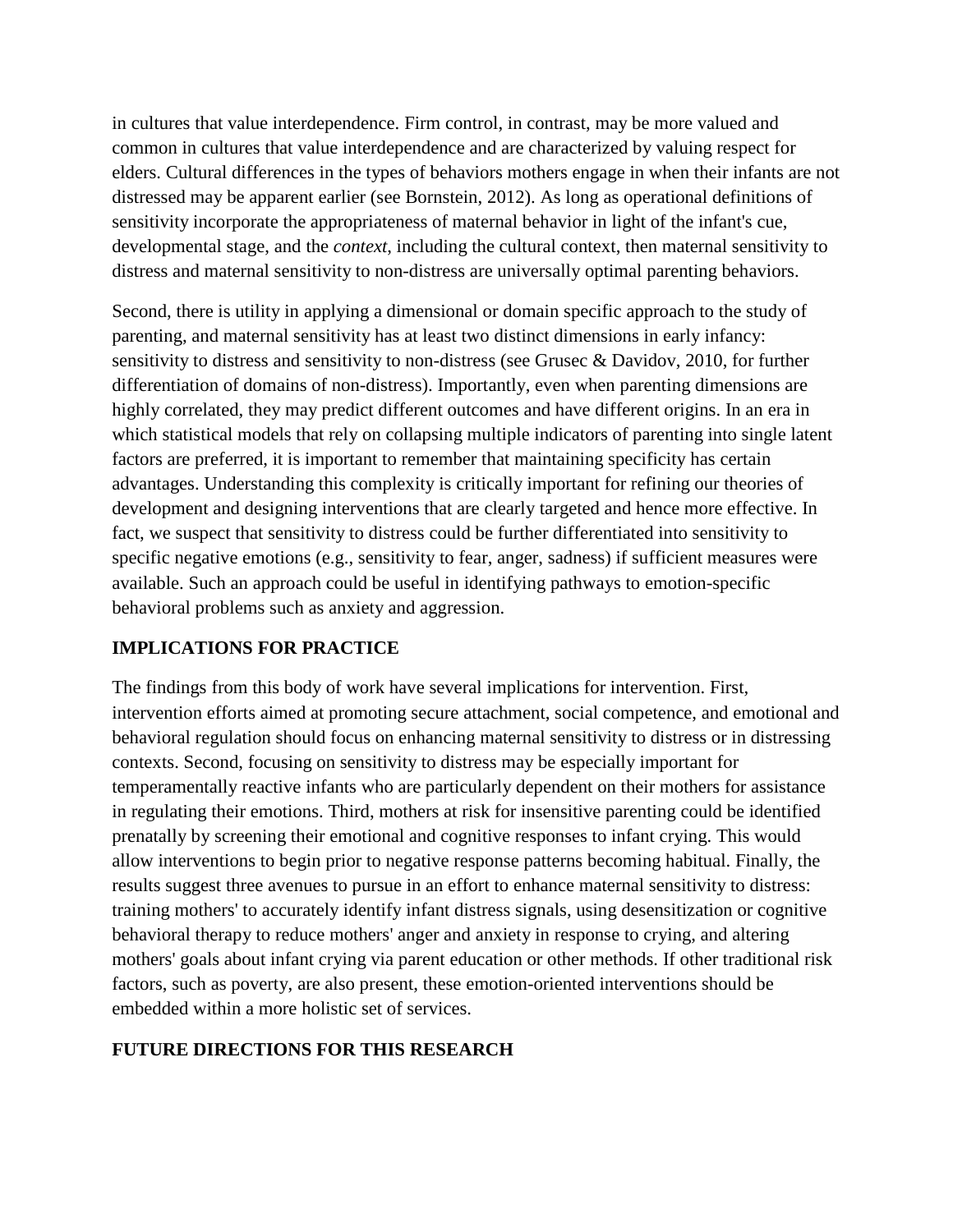Given the pattern of findings, observing maternal behavior in contexts that are likely to elicit infant distress is critically important for scholars who study children's social-emotional adjustment. However, because eliciting distress from all infants in a sample is unlikely, and the average duration of distress is relatively brief, it may be important to complement behavioral observations with self-reports of maternal behavior. In fact, mothers' reports of how they responded to their distressed toddlers predicted variation in attachment security over and above observed maternal sensitivity (Leerkes, Parade, & Gudmundson, 2011).

Another difficulty inherent in observational research is that mothers may engage in similar behaviors for different reasons. For example, some mothers engage in comforting behaviors because they want their infant to feel better, whereas others engage in comforting behaviors because they want the crying to stop because they find crying aversive. Although the observed behavior is the same, the former may be more sensitive than the latter because the mother is prioritizing her infant's needs. Mothers who prioritize their infants' needs may be sensitive more consistently (i.e., beyond the brief observational context that is subject to social desirability and other demand features), or there may be subtle differences in how these mothers enact "sensitive" behaviors that affect infants even if we cannot readily see them (e.g., self-focused mothers' touch may be more rigid). Measuring the affective or cognitive motives underlying maternal behavior may provide an index of the degree of infant prioritization and improve the measurement and hence predictive validity of sensitivity.

Next steps in this area of research are highly compatible with themes that have emerged from this Special Issue. First, we suspect mothers' perceptions of and attributions about the crying infant and their interpretation of their own arousal are important mediators of the associations between neuroendicrinological reactions to infant stimuli and maternal sensitivity (see Feldman, 2012; Numan, 2012). That is, the meaning human mothers ascribe to their arousal in response to infant stimuli is likely the process by which physiological mechanisms influence maternal behavior. Second, consistent with results from the animal literature (Jensen Peña & Champagne, 2012), experiencing maternal insensitivity in childhood may compromise mothers' emotional arousal and regulation which in turn undermines their parenting. However, consistent with Conger, Schofield, and Neppl's work (2012), buffers, such as a caring partner, may attenuate intergenerational continuity in insensitive parenting (Leerkes & Crockenberg, 2006; Leerkes et al., 2010).

In sum, viewing maternal sensitivity to distress and non-distress as unique dimensions of parenting has proved fruitful in relation to identifying aspects of parenting that are most relevant to children's early social-emotional well-being and identifying salient predictors of sensitivity to distress, both of which have important applied implications. Expanding approaches to measure sensitivity to distress and identifying the factors that predict how mothers process infant distress cues are important directions for future research.

#### **ACKNOWLEDGEMENTS**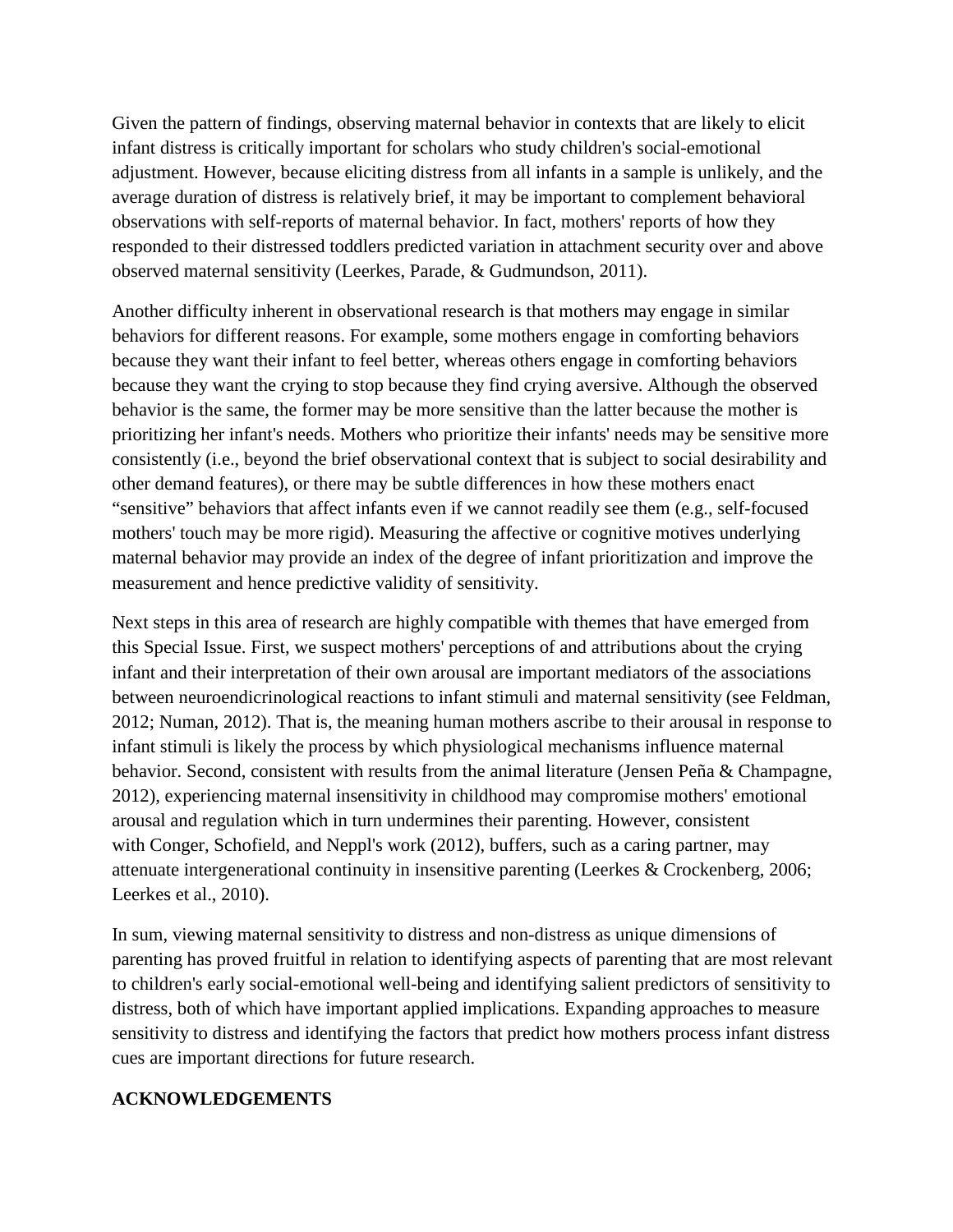Data collection for the NICHD SECCYD was supported by the *Eunice Kennedy Shriver* National Institute of Child Health and Human Development (NICHD) through a cooperative agreement (U10) calling for scientific collaboration between the grantees and NICHD staff. Data collection for the Infant Parent Project was supported by NICHD also (R03 HD048691) and by a New Faculty Grant and Summer Excellence Award from the Office of Sponsored Programs and seed money from the Human Environmental Sciences Center for Research at The University of North Carolina at Greensboro awarded to the first author. The content is the sole responsibility of the authors and does not necessarily represent the official views of the NICHD or the National Institutes of Health. We thank the families from both projects for their time and the site coordinators and data collection staff for their dedication to the project.

## **REFERENCES**

**1.** Ainsworth, M. D., Blehar, M. C., Waters, E. and Wall, S. 1978. *Patterns of attachment*, Hillsdale, NJ: Erlbaum.

**2.** Bornstein, M. H. 2012. Cultural approaches to parenting. *Parenting: Science and Practice*, 12: 212–221.

**3.** Bornstein, M. H. and Tamis-LeMonda, C. S. 1997. Maternal responsiveness and infant mental abilities: Specific predictive relations. *Infant Behavior & Development*, 20: 283–296.

**4.** Bowlby, J. 1969/1982. *Attachment and Loss: Vol. I. Attachment*, New York, NY: Basic Books.

**5.** Conger, R. D., Schofield, T. J. and Neppl, T. K. 2012. Intergenerational continuity and discontinuity in harsh parenting. *Parenting: Science and Practice*, 12: 222–231.

**6.** Crick, N. R. and Dodge, K. A. 1994. A review and reformulation of social information processing mechanisms in children's social adjustment. *Psychological Bulletin*, 115: 74–101.

**7.** Crockenberg, S. C. and Leerkes, E. M. 2011. "Parenting infants". In *Maternal sensitivity: A scientific foundation for practice*, Edited by: Davis, D. W. and Logsdon, M. C. 125–143. Hauppauge, NY: Nova Science Publishers, Inc.

**8.** Feldman, R. 2012. Bio-behavioral synchrony: A model for integrating biological and microsocial behavioral processes in the study of parenting. *Parenting: Science and Practice*, 12: 154–164.

**9.** Groh, A. M. and Roisman, G. I. 2009. Adults' autonomic and subjective emotional responses to infant vocalizations: The role of secure base script knowledge. *Developmental Psychology*, 45(3): 889–893.

**10.** Grusec, J. and Davidov, M. 2010. Integrating different perspectives on socialization theory and research: A domain-specific approach. *Child Development*, 81: 687–709.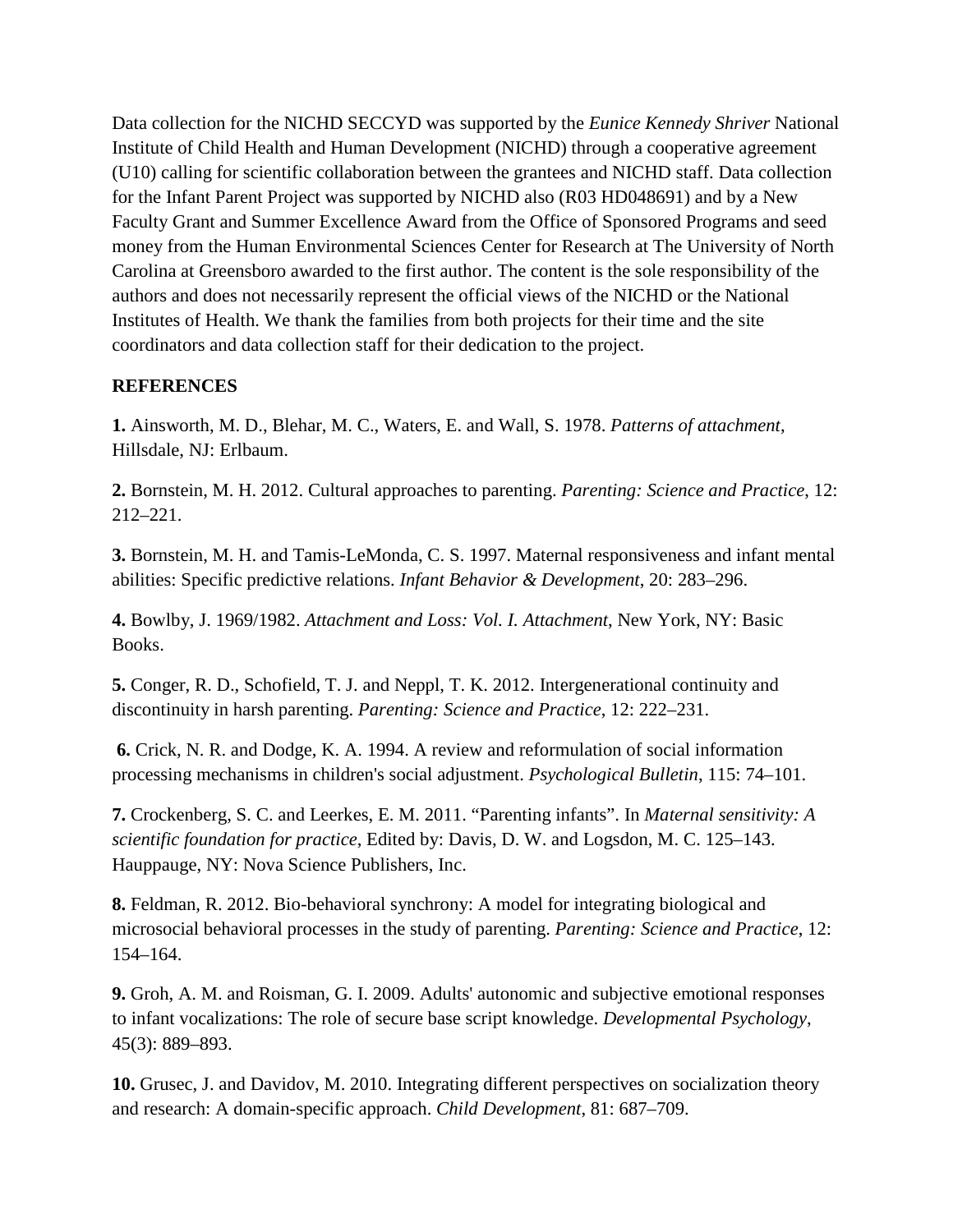**11.** Hane, A. A. and Philbrook, L. E. 2012. Beyond licking and grooming: Maternal regulation of infant stress in the context of routine care. *Parenting: Science and Practice*, 12: 144–153.

**12.** Jensen Peña, C. L. and Champagne, F. A. 2012. Epigenetic and neurodevelopmental perspectives on variation in parenting behavior. *Parenting: Science and Practice*, 12: 202–211.

**13.** Leerkes, E. M. 2010. Predictors of maternal sensitivity to infant distress. *Parenting: Science and Practice*, 10: 219–239.

**14.** Leerkes, E. M. 2011. Maternal sensitivity during distressing tasks: A unique predictor of attachment security. *Infant Behavior & Development*, 34: 443–446.

**15.** Leerkes, E. M., Blankson, A. N. and O'Brien, M. 2009. Differential effects of sensitivity to infant distress and non-distress on social-emotional functioning. *Child Development*, 80: 762– 775.

**16.** Leerkes, E. M. and Crockenberg, S. C. 2006. Antecedents of mothers' emotional and cognitive responses to infant distress: The role of mother, family, and infant characteristics. *Infant Mental Health Journal*, 27: 405–428.

**17.** Leerkes, E. M., Parade, S. H. and Burney, R. V. 2010. Origins of mothers' and fathers' beliefs about infant crying.*Applied Developmental Psychology*, 31: 467–474.

**18.** Leerkes, E. M., Parade, S. H. and Gudmundson, J. A. 2011. Mothers' emotional reactions to crying pose risk for subsequent attachment insecurity. *Journal of Family Psychology*, 25: 635– 643.

**19.** Lemerise, E. A. and Arsenio, W. F. 2000. An integrated model of emotion processes and cognition in social information processing. *Child Development*, 71: 107–118.

**20.** Lewis, M. 2000. "The emergence of human emotions". In *Handbook of emotions*, 2nd, Edited by: Lewis, M. and Haviland-Jones, J. 265–280. New York, NY: Guilford Press.

**21.** McElwain, N. L. and Booth-LaForce, C. 2006. Maternal sensitivity to infant distress and non- distress as predictors of infant-mother attachment security. *Journal of Family Psychology*, 20: 247–255.

**22.** Numan, M. 2012. Maternal behavior: Neural circuits, stimulus valence, and motivational processes. *Parenting: Science and Practice*, 12: 105–114.

**23.** Spangler, G., Maier, U., Geserick, B. and von Wahlert, A. 2010. The influence of attachment representation on parental perception and interpretation of infant emotions: A multilevel approach. *Developmental Psychobiology*, 52: 411–423.